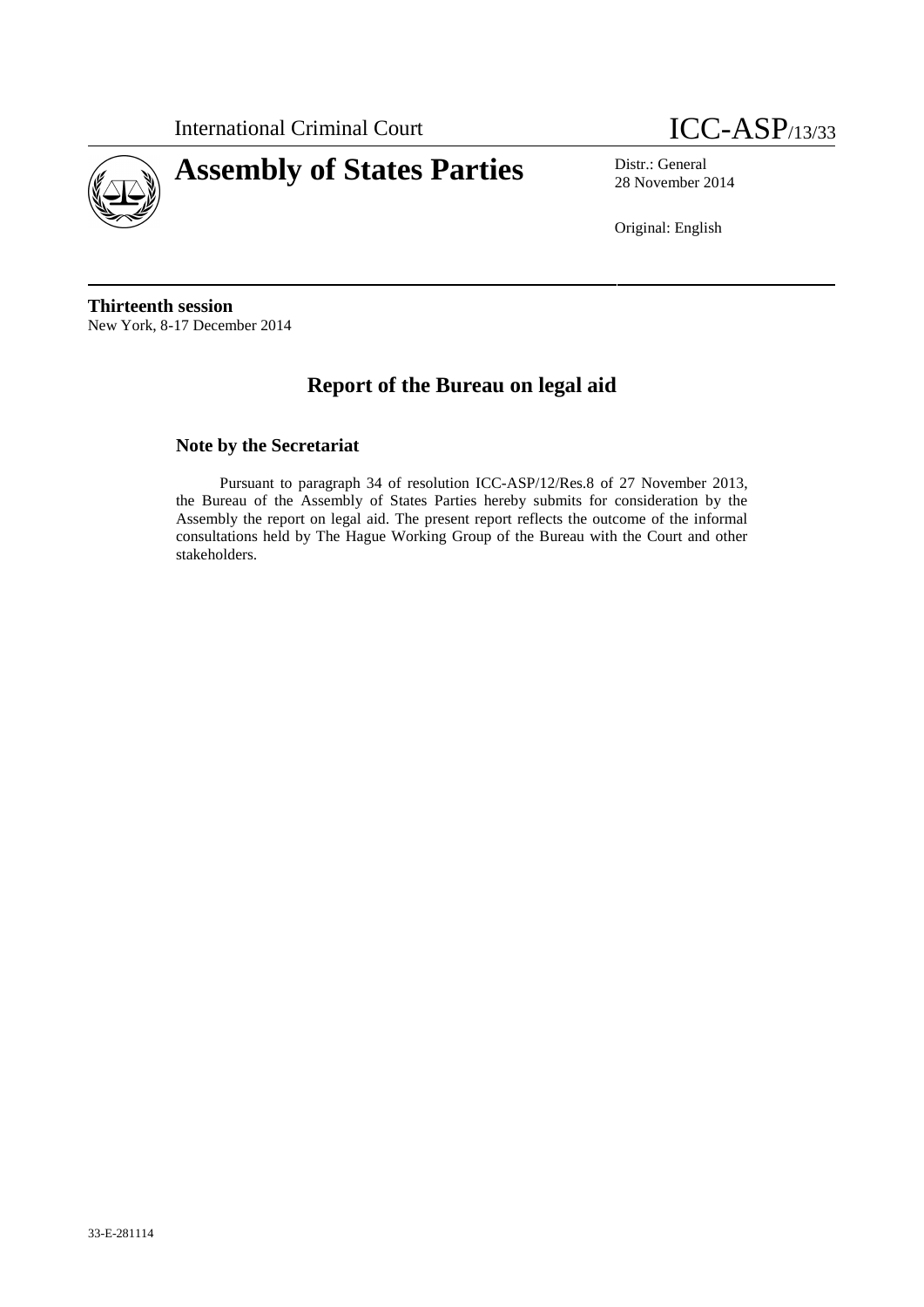# **I. Introduction**

1. The Assembly of States Parties ("the Assembly"), at its twelfth session, requested the Court and the Bureau to further keep the legal aid system under review and called on the Court to continue quarterly reporting on the implementation performance of legal aid to the Bureau.

2. The Assembly also requested the Court to engage independent experts to reassess the functioning of the legal aid system and to report on its findings to the Bureau within 120 days following the completion of the first full judicial cycles. It was also requested that, as appropriate, a proposal should be presented to the Bureau for adjustments of the existing legal aid system within 120 days following the presentation of the original report on the findings of the reassessment. Within the above outlined process, the Assembly specifically requested the Court to, while assessing the impact of the role and responsibilities of the Office of Public Counsel for the Defence on the legal aid system, prepare a Strategic Plan for the Defence.

3. The Assembly also mandated the Bureau to elaborate and propose any structural changes to the legal aid system, to be, if necessary, adopted by the Assembly, including proposing measures to further enhance the efficiency of the legal aid system.

4. The Bureau reappointed Ambassador Gyula Sümeghy (Hungary) as facilitator for legal aid at its first meeting on 10 February 2014.

5. Based on the conditional elements of the resolution of the Assembly at its twelfth session regarding the legal aid system, most importantly the pending completion of the first full judicial cycles, the facilitator's primary goal was to continue the consultation process with all interested stakeholders, in order to contribute to the timely and efficient execution of any future modifications in the functioning of the legal aid system, that may arise from the outlined process of reviewing the system.

### **II. Consultation process**

6. The Hague Working Group ("working group") held four informal consultations on this topic, on 27 March, 8 May, 11 September and 22 October 2014.

7. The facilitator also held bilateral informal meetings with the following stakeholders: the Director of the *Re*Vision project of the Registry, the Head of the Counsel Support Section, the Head of the Office of Public Counsel for Victims, the Head of the Office of Public Counsel for the Defence, as well as with representatives of the Coalition for the ICC.

8. At the consultations on 27 March, the "Registry's fourth quarterly report on monitoring and assessing the implementation and performance of legal aid"<sup>1</sup> was presented to the working group. The facilitator also informed the group about his plans to continue with the consultations aimed at further enhancing the efficiency of the Court's legal aid system.

9. At the consultations on 8 May, and under the auspices of the the meeting of the Hague Working Group, the Head of the Office of Public Counsel for Defence made a presentation about the structure and activites of the office. Additionally, and in accordance with the request of the Assembly, the Special Assistant to the Registrar presented the "First quarterly report of the Registry on legal aid".<sup>2</sup>

10. At the consultations on 11 September, the "Registry's sixth quarterly report on legal aid"<sup>3</sup> was presented to the working group. As a next item, the representative of the Registry provided a briefing on the findings and proposals of the Registry's *Re*Vision process,

 $1$  The report was dated 10 February 2014, it was issued as Committee on Budget and Finance document-CBF/22/2, and subsequently as Assembly document-ICC-ASP/13/2.

<sup>&</sup>lt;sup>2</sup> The report was dated 17 April 2014, issued as Committee on Budget and Finance document-CBF/22/17, and subsequently as Assembly document-ICC-ASP/13/17.

<sup>&</sup>lt;sup>3</sup> While the Quarterly Report is the sixth sequentially, it is in fact the second one in 2014. The report was dated 28 July 2014, issued as Committee on Budget and Finance document-CBF/23/3, and subsequently as Assembly document-ICC-ASP/13/24.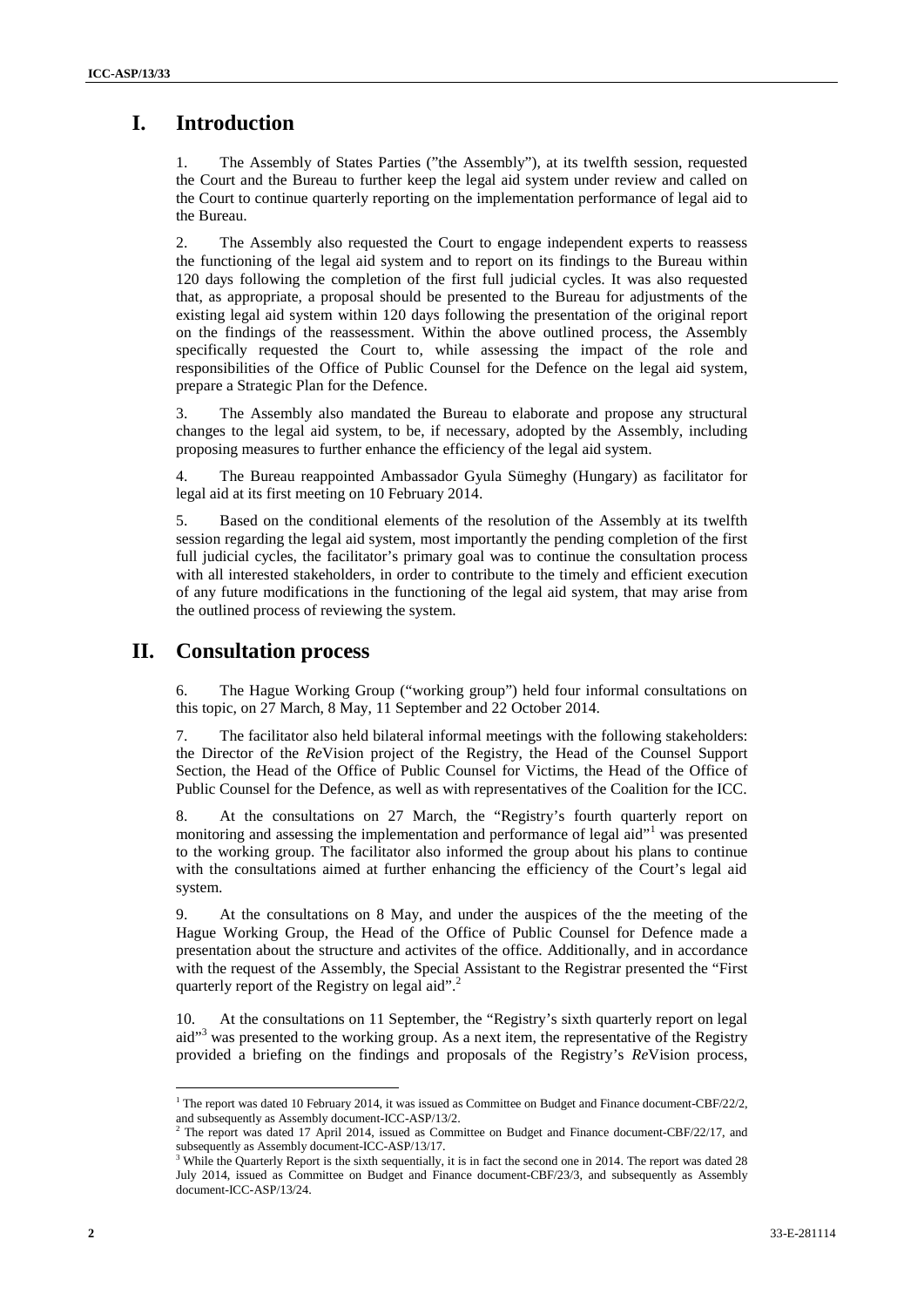especially on its applications regarding the legal aid system. Finally, the facilitator outlined the proposed way forward for the preparations to the next Assembly.

11. At the consultations on 22 October 2014, the draft report of the Bureau on legal aid, as well as the draft provisions on legal aid for the forthcoming session of the Assembly of States Parties were circulated.

#### **III. Conclusions**

12. The working group welcomed the timely submission of the requested reports by the Registry, and found that the Registry had fulfilled its obligations regarding the ongoing review of the legal aid system, as requested by the Assembly and the Bureau.

13. When assessing the progress regarding the review of the legal aid system and that of the implementation of the relevant resolutions of the twelfth session of the Assembly, the working group took note of the following two factors:

- (a) At the time of the drafting of this report, the first full judicial cycles, as defined by the Assembly in resolution ICC-ASP/12/Res.8, have not yet been completed in the period since the twelfth session of the Assembly. Accordingly, neither the period of 120 days for the preparation of a report by the Court on the reassessment of the functioning of the legal aid system nor the subsequent period of 120 days for the presentation, as appropriate, by the Court of a proposal to the Bureau for adjustments of the existing legal aid system have begun so far.
- (b) Independent of the above fact, but in harmony with the aim to keep the legal aid system under review, the Registry has launched its *Re*Vision process in order to reorganize and streamline its structure and work. The outcome of the process, when implemented, will alter the operation of the legal aid system and the functions of those actors of the Registry who deal with legal aid.

14. The working group is of the opinion that the above-mentioned factors have a significant and direct impact on the future of the legal aid system in general and on the implementation of the relevant resolutions of the twelfth session of the Assembly in particular.

15. The working group acknowledges the *Re*Vision process as a crucial contribution to the efforts that are being made, in full accordance with the ambitions of the Assembly, to further improve the functioning of the legal aid system.

16. Subsequently, when driven by the overall ambition to further strengthen a transparent, effective and sustainable legal aid system, the working group attaches great importance to the harmonization of proposals related to legal aid of the *Re*Vision process with the implementation of the relevant resolutions of the Assembly. The working group considers such harmonization as a key factor in creating the best possible legal aid system in the future.

### **IV. Recommendations**

17. Having in mind the above conclusions, the working group reiterates the need for a comprehensive Strategic Plan for the Defence and requests the Court to submit such a plan to the Bureau.

18. Based on the experiences so far with the Registry's quarterly reports on legal aid, , the working group considers that quarterly reporting directly to the Bureau should discontinue. No additional reporting should be requested from the Court until the mandates defined in paragraph 6 of Annex I of resolution ICC-ASP/12/Res.8 are complied with.

19. The expected outcome of the *Re*Vision project with regard to defence issues, in particular the changes to the relevant parts of the Registry's structure and other recommended measures to achieve greater synergy and efficiencies, shall be fully in line with the resolutions of the twelfth session of the Assembly regarding legal aid.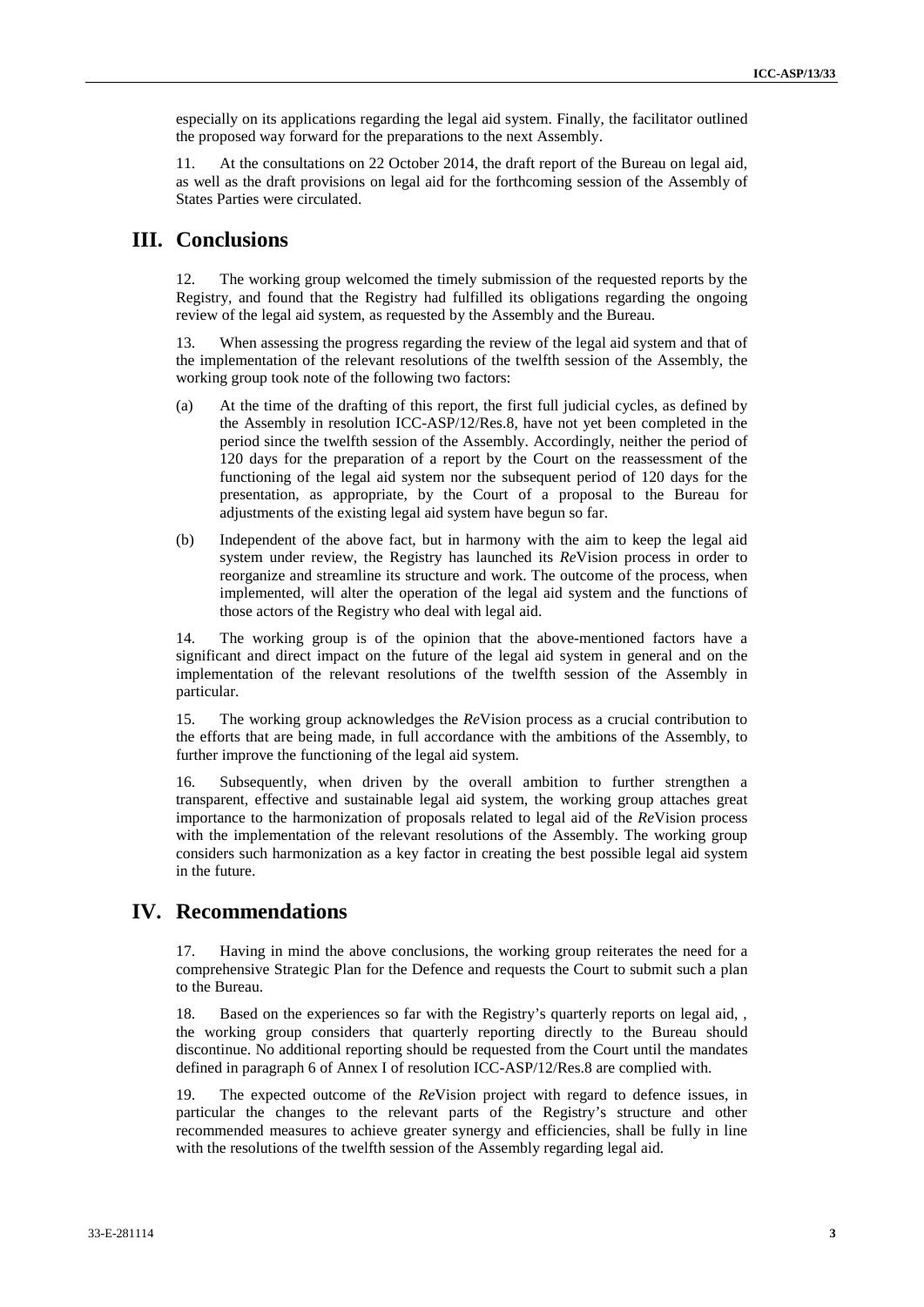20. Depending on the date of the completion of the first full judicial cycles, and based on the actual situation of the *Re*Vision process at that date, an interim assessment of the legal aid system is desirable in order to avoid potential overlaps and parallel processes aimed at improving the system.

21. The working group considers it utmost important that the Registry keeps the Bureau continuously updated about the status and consequences of the *Re*Vision process regarding legal aid and the status of implementation of the *Re*Vision recommendations as to the Registry's structure and other measures with direct bearing on legal aid. Furthermore, it notes that future modifications of and adjustments to the relevant resolutions of the twelfth session of the Assembly might be necessary.

22. The working group is of the opinion that the topic of legal aid deserves further attention by the Bureau until the mandates concerning the reassessment of the Court's legal aid system set by the twelfth session of the Assembly are fulfilled, as appropriate. In this regard, the progress of the ReVision process should be closely followed.